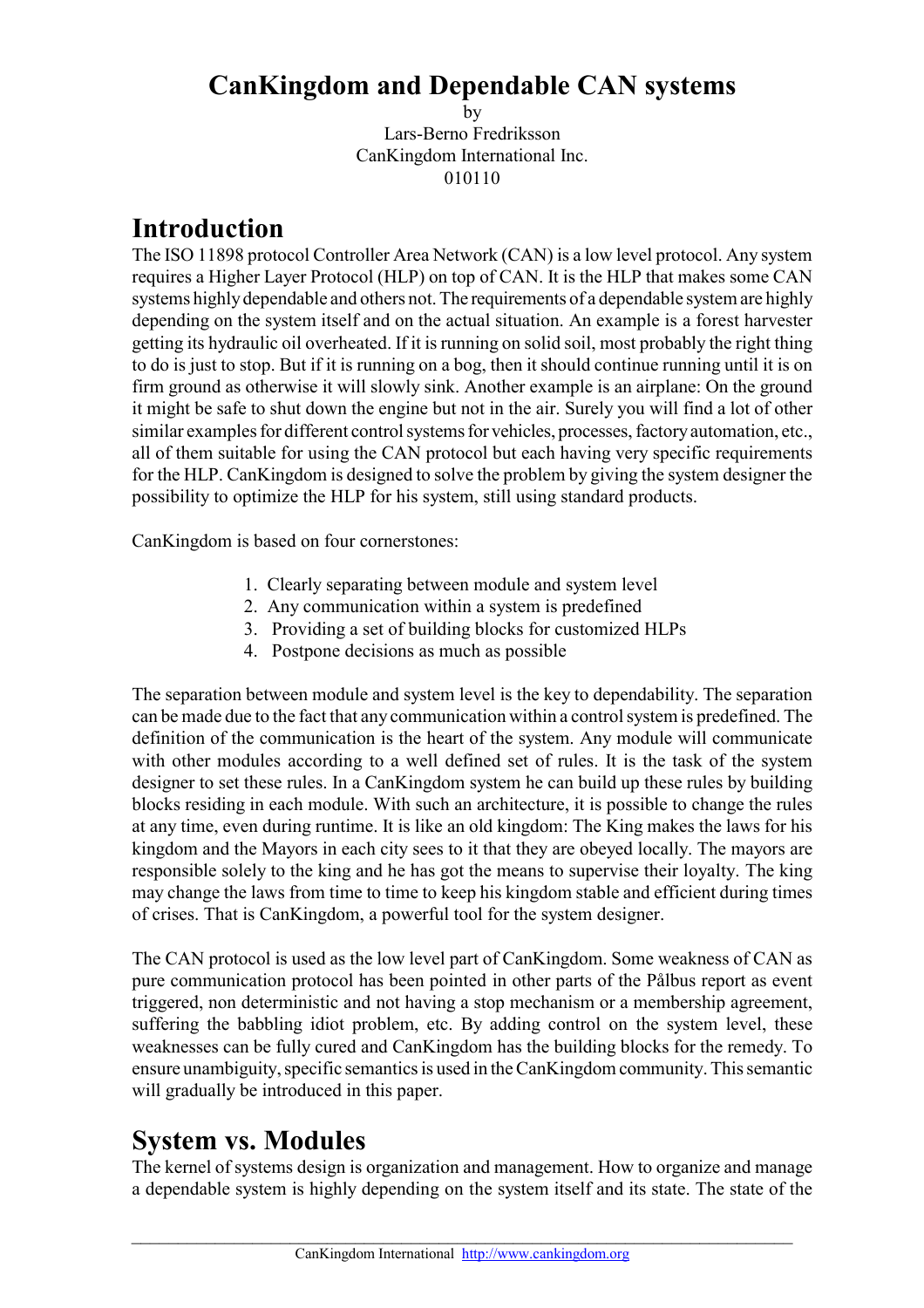system in turn is depending on the states of the different modules in a specific instance of time. A dependable system should always be safe, but in most cases, it is impossible to have a completely safe system during runtime. An aircraft might be considered safe when standing on the airfield with no crew, all systems shut down. But any step taken to finally getting it airborne increases risk. Safety and availability are contradictory requirements and a final system design has to be a compromise between these two. The only one who can make the compromise is the system designer. This can be illustrated by an airplane as a system and an engine as a module. If the engine in a single engine jet fighter faces a serious problem during takeoff, probably the safest thing to do is to eject the pilot and shut off the engine. If it is a civilian plane, the best thing to do is to keep it running and hope for the best, as the alternative to shut the engine will probably kill the pilot anyhow. In a multi engine plane, the best alternative depends on how many of the other engines are running with full power. This shows the importance to distinguish between system responsibility and module responsibility. In CanKingdom, the module designer concentrates on solving local problems and to give selectable alternatives when it can be questioned what is best to do. The system designer organizes the system and makes the selections. In simple systems, the selections might be done once and for all, but usually they have to be done at least at a startup sequence but often also during runtime.

The basic architecture of a CanKingdom system is one supervising module, the Capital, with the supervising software, the King. This is the property of the system designer, the Kingdom Founder. He is totally responsible for the system behavior. The module designer, City Founder, is responsible solely for his module, City, and in this the software, Mayor. The King and the Mayors have each a library of common routines, the King's Document by which the King can distribute his control messages, and the Mayor's Document by which the Mayor can respond. A simple system is shown in fig. 1.



It consists of four nodes, the Capital with the King, two sensor nodes, City 1 and City 2, and one node, City 3, making use of the sensor information. The software is organized in parts. All of the nodes have at least three parts, the King's Document and the Mayor's Document for the system management and a third part for the main application. Entries by CAN messages to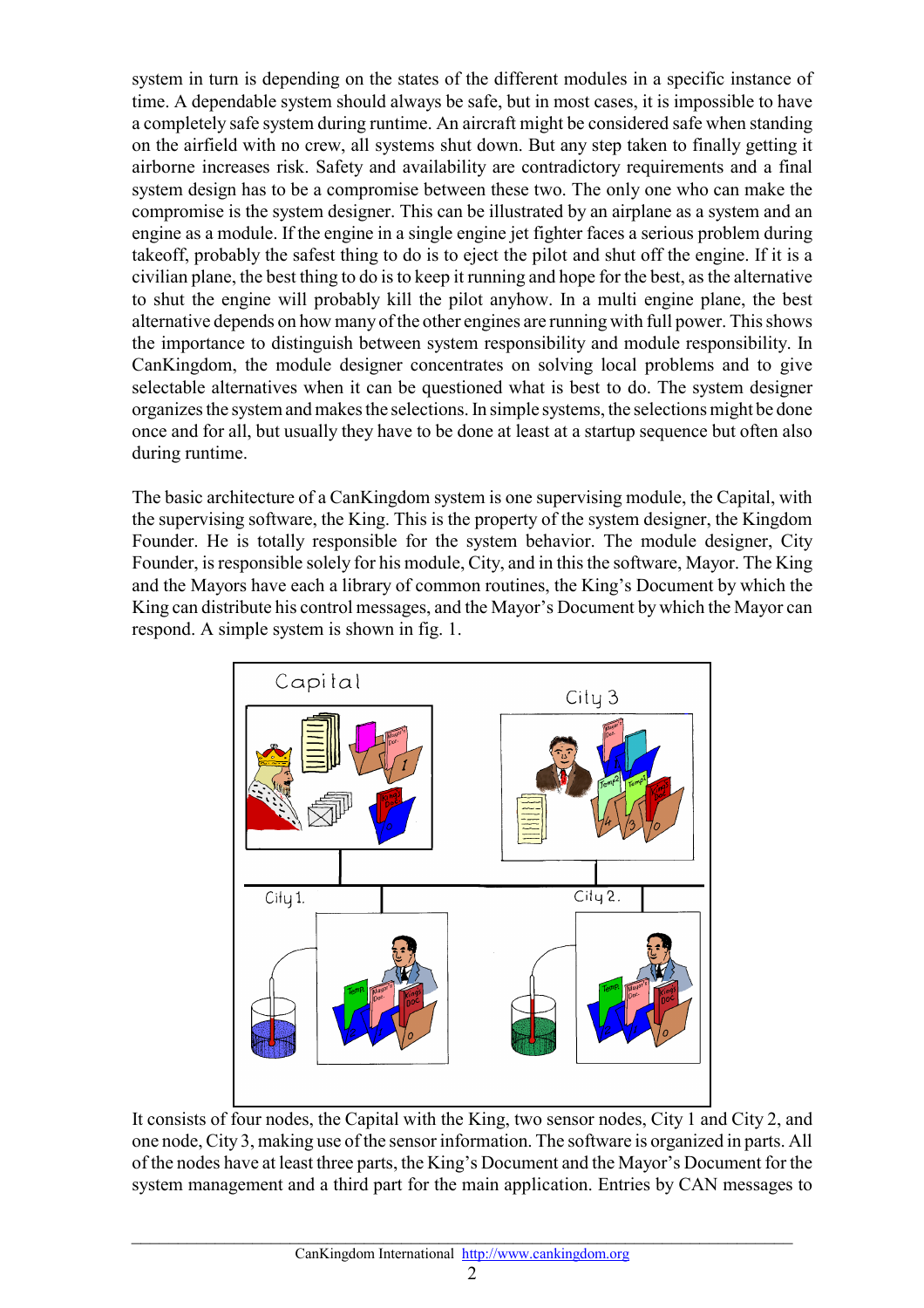these parts are place in separate Folders, providing accessability and control of the data flow at system level.

# **Control messages**

The King's Document is a set of control messages by which each module is configured to work within the system. They are all carried by one CAN Id, the default being  $00<sub>h</sub>$ . The first data byte in the message is the address of one node or a group of nodes. The address  $00<sub>h</sub>$  is a broadcast to all nodes. Next data byte is a page number to identify different orders.

Form for the King's Page x:

| Document name:<br>Document List:<br>Document Number:<br>Document type:                                                 | King's Document<br>0.1 Capital / x.0 City<br>0.1 Capital / x.0 City<br>Transmit (Capital)<br>Receive (City) |  |  |
|------------------------------------------------------------------------------------------------------------------------|-------------------------------------------------------------------------------------------------------------|--|--|
| Page description.                                                                                                      |                                                                                                             |  |  |
| Page number:                                                                                                           |                                                                                                             |  |  |
| Number of Lines: 8                                                                                                     |                                                                                                             |  |  |
| Data description:                                                                                                      |                                                                                                             |  |  |
| Line description.                                                                                                      |                                                                                                             |  |  |
| The data type of all lines is <b>Binary.</b>                                                                           |                                                                                                             |  |  |
| Line 0: City or Group address                                                                                          |                                                                                                             |  |  |
| Line 1: XXXXXXX                                                                                                        | (Page x)                                                                                                    |  |  |
| Line 2: rrrrrrrr<br>Line 3: rrrrrrrr<br>Line 4: rrrrrrrr<br>Line 5: rrrrrrrr<br>Line 6: rrrrrrrr<br>Line $7:$ rrrrrrrr | Commands                                                                                                    |  |  |

The King's Document is set up as a transmit message for the King and as a receive message for the Mayors. Each Mayor has one transmit message for replies. The CAN Id for this message is the node number plus a "base number" that is distributed by the King during the startup sequence.

Form for the Mayor's Page 0: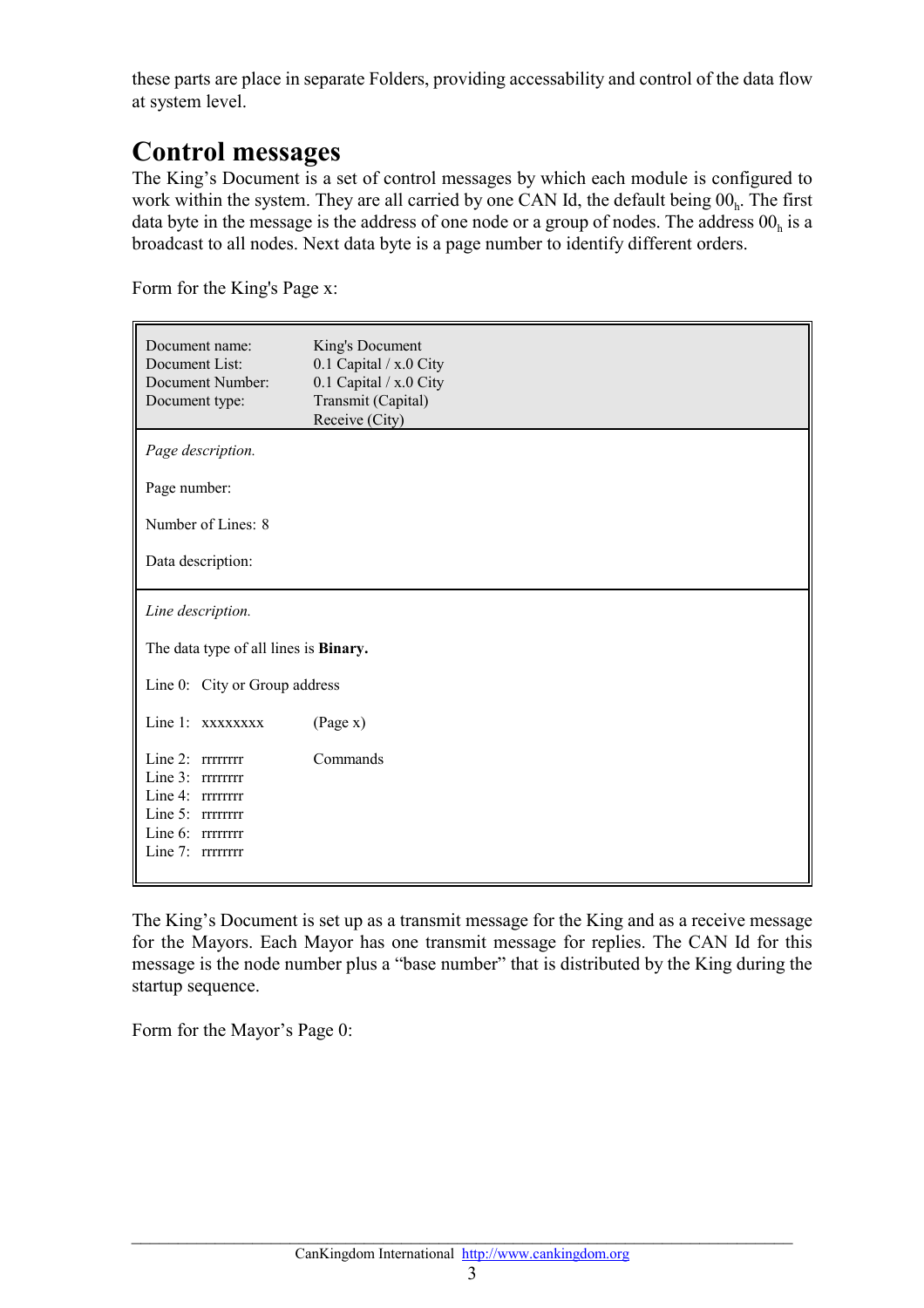| Document name: Mayor's Document.<br>Document List: 0.1<br>Document Number:<br>Document type: Transmit | 1.1                                                                                                                                  |                  |  |
|-------------------------------------------------------------------------------------------------------|--------------------------------------------------------------------------------------------------------------------------------------|------------------|--|
| Page description.                                                                                     |                                                                                                                                      |                  |  |
| $\boldsymbol{0}$<br>Page number:                                                                      |                                                                                                                                      |                  |  |
| Number of Lines: 8                                                                                    |                                                                                                                                      |                  |  |
| Data description: City Identification, EAN-13 Code.                                                   |                                                                                                                                      |                  |  |
| Line description.                                                                                     |                                                                                                                                      |                  |  |
| Line 0:                                                                                               | <b>RRRRRRRR</b>                                                                                                                      | Reserved $R = 0$ |  |
| Line 1:                                                                                               | XXXXXXXX                                                                                                                             | Page x           |  |
| Line 2:<br>Line 3:<br>Line 4:<br>Line 5:<br>Line 6:<br>Line 7:                                        | <b>TITTITITITITITI</b><br>rrrrrrrr<br><b>TITTITITITITI</b><br><b>TITTITITITITITI</b><br><b>TITTITITITITI</b><br><b>TITTITITITITI</b> | Response         |  |

### **Startup sequence**

For a safe function of the Postal System (communication system) in a Kingdom it is essential that any City acts in a sound and safe way when connected to the Postal System. A City can destroy the communication in two major ways:

- 1. By using another baud rate than the Postal System.
- 2. By transmitting a Letter (CAN message) in an Envelope ( CAN Id) assigned for transmission of another City.

To avoid destroying the communication by accident, a City will keep silent until its Postmaster (CAN Controller) has received a correct Letter. If the Mayor knows the Base Number of the Kingdom, he announces his presence, otherwise he will wait to be polled by the King.

As the bit-timing register settings can be downloaded by the King, the register settings might be accidentally corrupted during the download procedure. If this happens, it can be impossible to get connected again. To assure a possibility to always get connected, any City must use a default register setting during the first 200 milliseconds at start-up.

The following start-up procedure is prescribed for CAN Kingdom Cities:

- 1 The Mayor performs internal tests.
- 2 The Mayor puts the Post Office into a bit rate of 125 kbit/s and Silent Mode (no acknowledgment bits nor error frames) for 200 ms waiting for a Default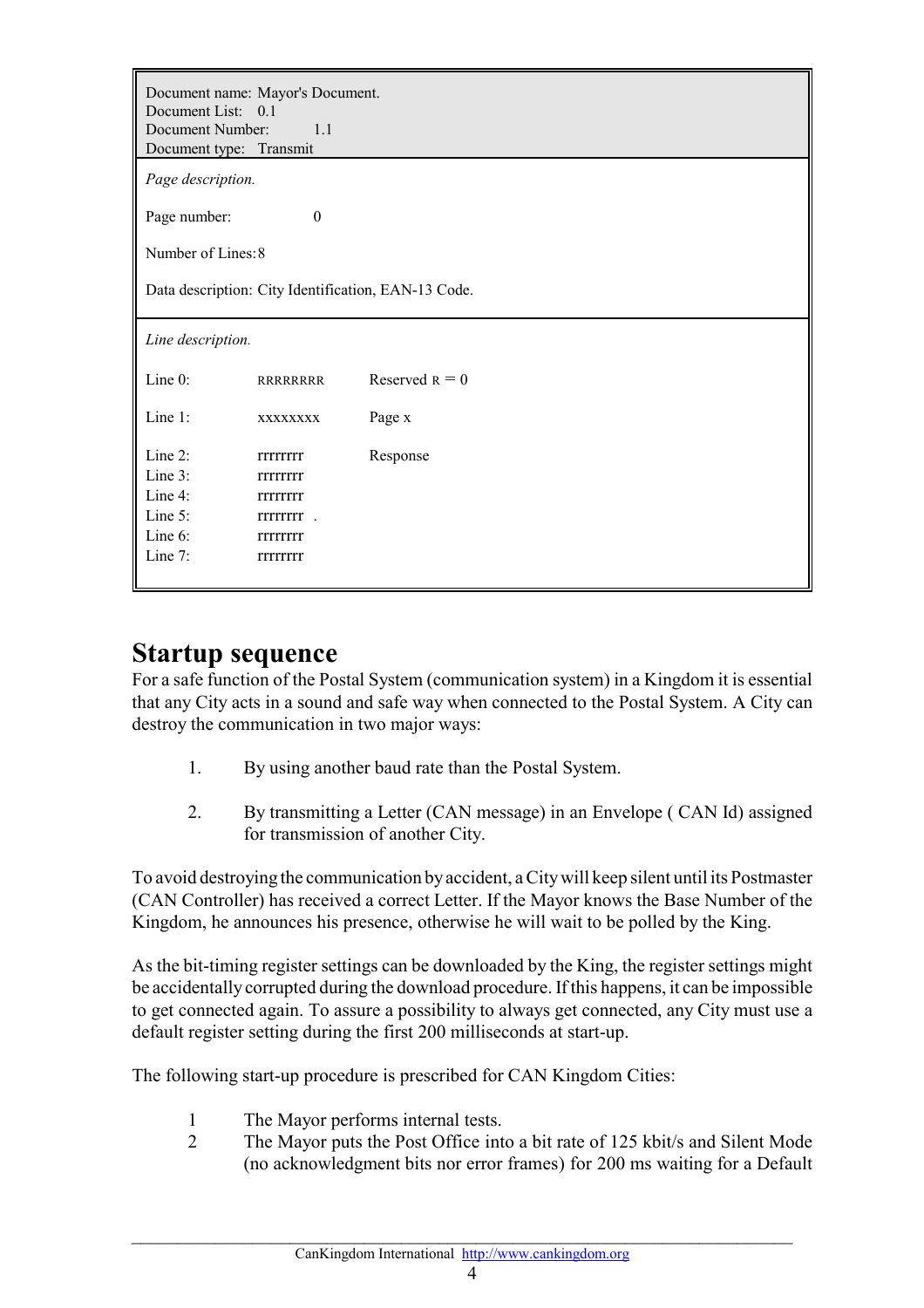Letter with Envelope  $2031<sub>Std</sub>$  containing a Page with all eight Lines containing  $AA<sub>hex</sub>$ .

- 2a If such a Letter is received during the 200ms period, the Mayor keeps the time register settings and switches to Listen Only Mode waiting for a King's Letter.
- 2b If no Default Letter is received during the 200ms period, the Mayor puts the Post Office into register settings according to presumed Kingdom and location, still in Silent Mode, waiting for a correctly received Letter.

When a Letter is correctly received:

- 3a If the Base Number is known, the Mayor change the Post Office into Communication Mode and transmits his Mayor's Letter with Page 0.
- 3b If the Base Number is **not** known, the Mayor switches to Listen Only Mode and waits for a King's Letter.



The difference between Silent Mode and Listen Only Mode is that in Silent Mode, the Post office is completely silent but in Listen Only Mode it participates in message acknowledgment and error handling. When the first City turns into Listen Only Mode, then the King knows that at least one City is attached to the system and alive.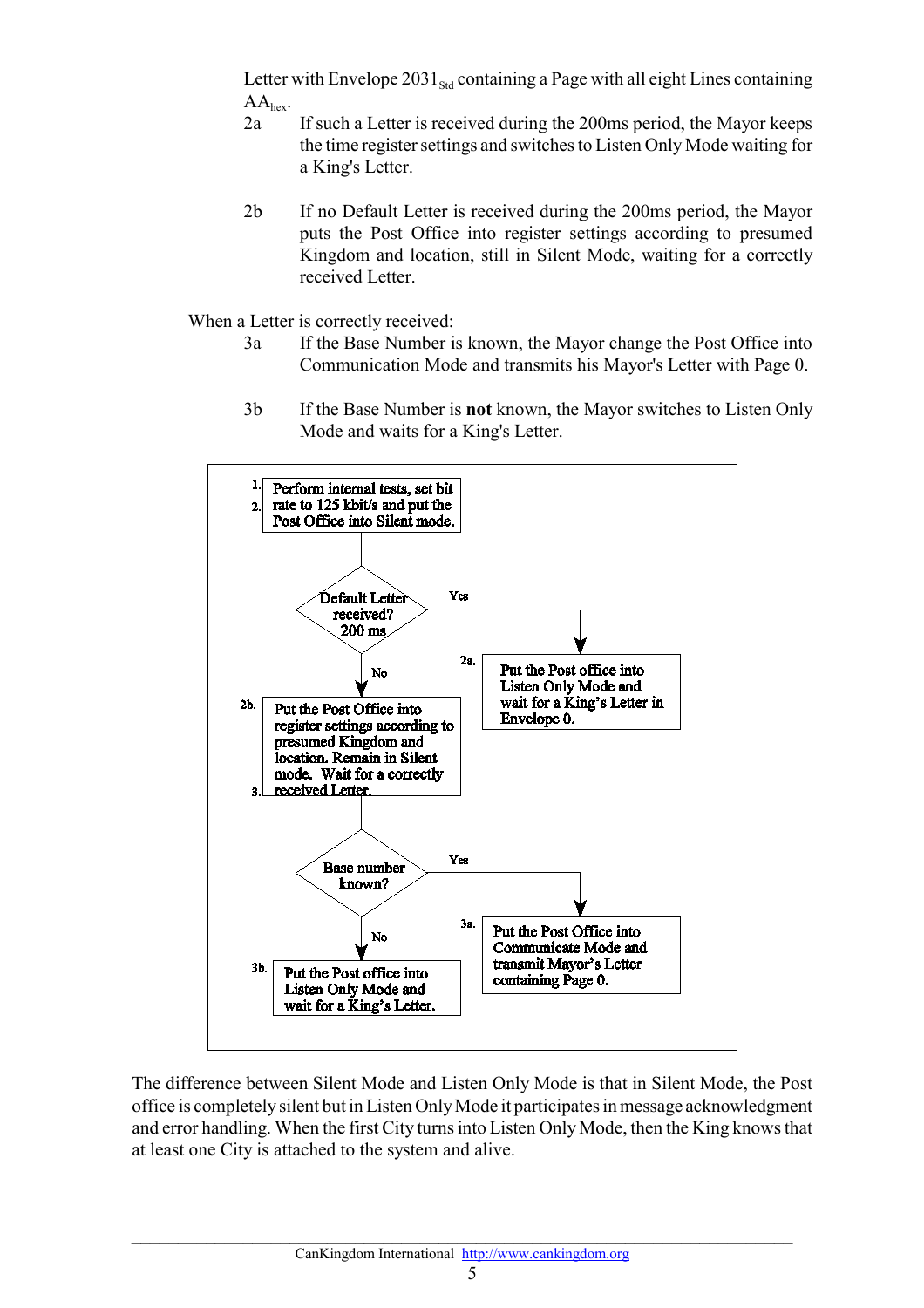## **Membership agreement**

A Kingdom Founder (system designer) can only take responsibility for his system if he has approved all Cities. No other module should be connected. He has two ways to check the members: By inquiring their identity and by monitoring the bus traffic. Each City in a CanKingdom has an EAN or UPC number. This tells the manufacturer, the product number and the serial number of the City.

|                   | Document name: King's Document               |                                                                                                     |  |
|-------------------|----------------------------------------------|-----------------------------------------------------------------------------------------------------|--|
| Document List:    |                                              | 0.1 Capital / 0.0 City                                                                              |  |
| Document Number:  |                                              | 0.1 Capital / 0.0 City                                                                              |  |
| Document type:    |                                              | Transmit (Capital)                                                                                  |  |
|                   | Receive (City)                               |                                                                                                     |  |
| Page description. |                                              |                                                                                                     |  |
| Page number:      | 1                                            |                                                                                                     |  |
| Number of Lines:  | 8                                            |                                                                                                     |  |
|                   | response.                                    | Data description: The King's Page 1. Initiating Page. Provides the Base Number and asks for Mayor's |  |
| Line description. |                                              |                                                                                                     |  |
|                   | The data type of all lines is <b>Binary.</b> |                                                                                                     |  |
| Line 0:           | City or Group address                        |                                                                                                     |  |
| Line 1:           | 00000001                                     | (Page 1)                                                                                            |  |
| Line 2:           | XXXXXXXX<br>11111111                         | The Mayor's respond Page in Mayor's Document.<br>No respond requested.                              |  |
| Line 3:           | $rrrrrrr = 0$                                | Reserved                                                                                            |  |
| Line $4$ :        | XXXXXXXX                                     | Base Number, LSB                                                                                    |  |
| Line 5:           | XXXXXXXX                                     | <b>Base Number</b>                                                                                  |  |
| Line $6$ :        | XXXXXXXX                                     | <b>Base Number</b>                                                                                  |  |
| Line 7:           | EITXXXXX                                     | Base Number, MSB                                                                                    |  |
|                   |                                              | All $x = 0$ > Keep current setting.                                                                 |  |
|                   |                                              | All $x = 1$ -> Base Number undefined.                                                               |  |
|                   | $rr = 00$                                    |                                                                                                     |  |
|                   | $E = 1/0$                                    | Extended / Std. format.                                                                             |  |

The first message the King transmits is the King's Page 1:

When a Mayor receives this Page he will, as soon as possible, respond with the requested Page in his Mayor's Document. Page 0 contains the EAN/UPC code and Page 1 the serial number.

Form for the Mayor's Page 0: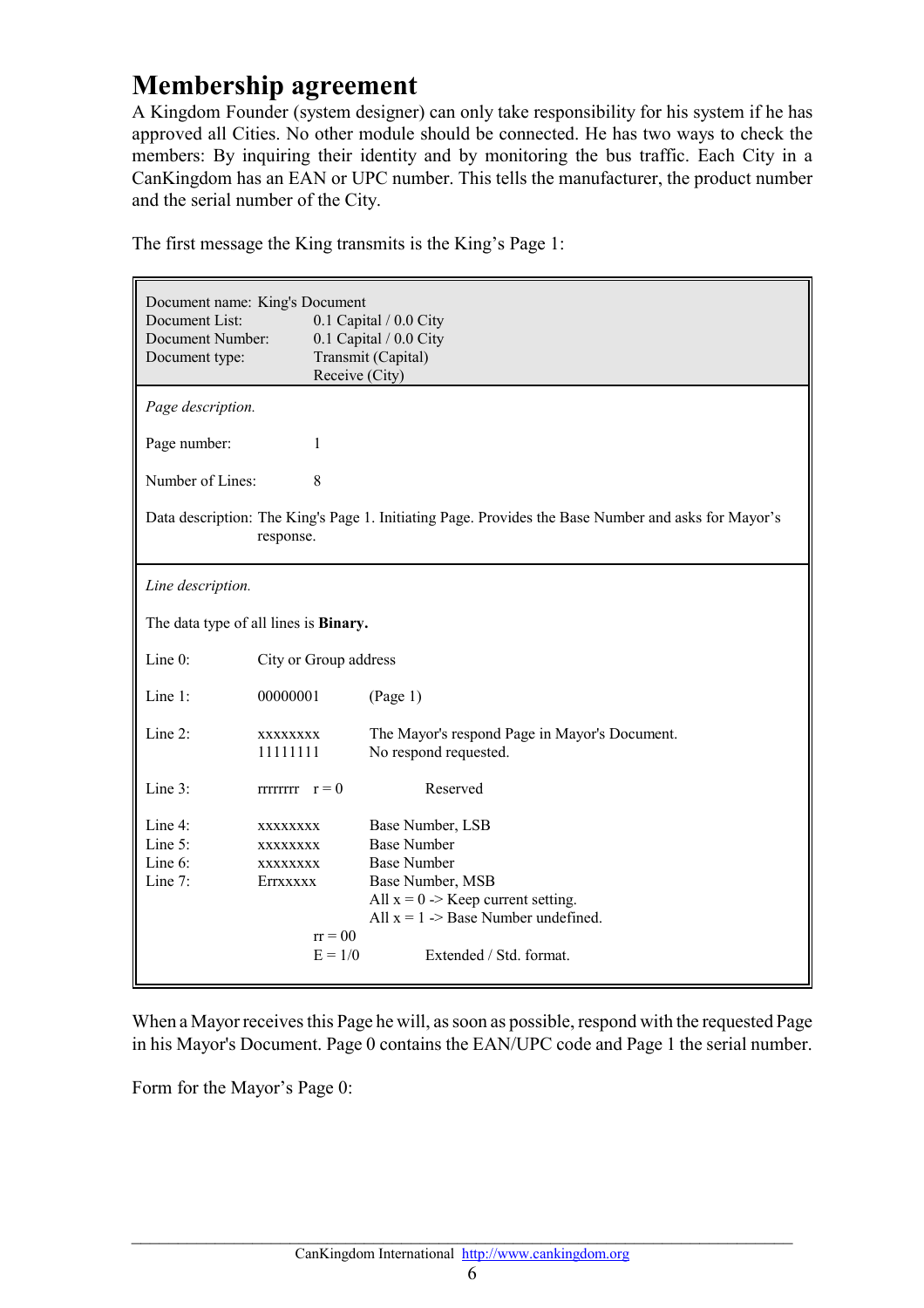|                   | Document name: Mayor's Document. |                                                     |  |
|-------------------|----------------------------------|-----------------------------------------------------|--|
| Document List:    | $\Omega$ 1                       |                                                     |  |
| Document Number:  | 11                               |                                                     |  |
| Document type:    | Transmit                         |                                                     |  |
| Page description. |                                  |                                                     |  |
| Page number:      | $\theta$                         |                                                     |  |
| Number of Lines:  | 8                                |                                                     |  |
|                   |                                  | Data description: City Identification, EAN-13 Code. |  |
|                   |                                  |                                                     |  |
| Line description. |                                  |                                                     |  |
| Line $0$ :        | <b>TITTITITITITI</b>             | Reserved $r = 0$                                    |  |
| Line $1$ :        | 00000000                         | Page 0                                              |  |
| Line 2:           | <b>XXXXXXXX</b>                  | <b>LSB</b>                                          |  |
| Line 3:           | <b>XXXXXXXX</b>                  | Product Identification Code                         |  |
| Line $4$ :        | <b>XXXXXXXX</b>                  | (EAN-13, Check-code omitted)                        |  |
| Line $5$ :        | <b>XXXXXXXX</b>                  | Unsigned 40-bit integer.                            |  |
| Line $6$ :        | <b>XXXXXXXX</b>                  | <b>MSB</b>                                          |  |
| Line $7$ :        | Reserved<br><b>TTTTTTTT</b>      |                                                     |  |

#### Form for the Mayor's Page 1:

| Document name: Mayor's Document.<br>Document List: 0.1<br>Document Number:<br>1.1<br>Document type: Transmit |                                    |                          |
|--------------------------------------------------------------------------------------------------------------|------------------------------------|--------------------------|
| Page description.                                                                                            |                                    |                          |
| Page number:<br>1<br>Number of Lines:<br>8<br>Data description: City Identification, Serial Number.          |                                    |                          |
| Line description.                                                                                            |                                    |                          |
| Line $0$ :                                                                                                   | <b>TITTITITITITITI</b>             | Reserved $r = 0$         |
| Line $1$ :                                                                                                   | 00000001                           | Page 1                   |
| Line $2$ :<br>Line 3:                                                                                        | <b>XXXXXXXX</b><br><b>XXXXXXXX</b> | <b>LSB</b>               |
| Line $4$ :                                                                                                   | <b>XXXXXXXX</b>                    | Serial Number            |
| Line 5:                                                                                                      | <b>XXXXXXXX</b>                    | Unsigned 40-bit integer. |
| Line 6:                                                                                                      | <b>XXXXXXXX</b>                    | <b>MSB</b>               |
| Line $7:$                                                                                                    | Reserved<br><b>TITTITITITITI</b>   |                          |

By using King's Page 1, requesting Mayor's Document Page 0 as reply, each City will reply with its EAN/UPC code. By subtracting the base number from the received Envelope, the King gets the address of each City and by the Page he gets its product number. Then he can check that the right address is associated with the right equipment. A new request for Mayor's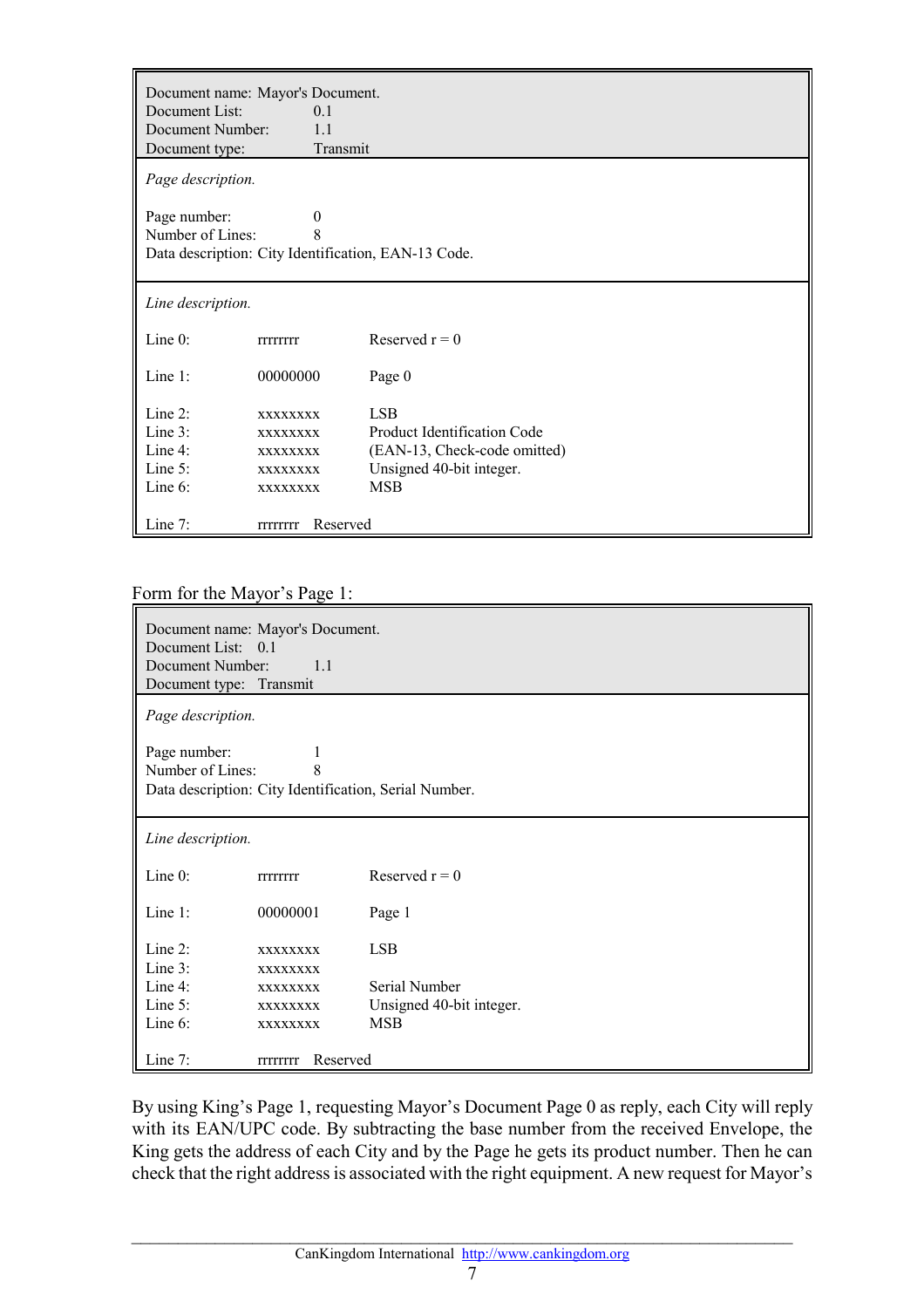Page 1 will give him the serial numbers and by saving them he can keep track of any replaced City and download system specific settings if needed.

### **Bus access control**

The primary bus access control in CAN is the bitwise arbitration. Even if CanKingdom supports time scheduled or a daisy chained access, the bitwise arbitration is a sound basic mode, allowing for fast unscheduled emergency messages and for the use as a backup mode if the schedule or chain fails. The dependability of a CAN system is to a great extent depending on each message having the right priority. The system designer has full knowledge of the whole system and is responsible for the priority assignment. In a CanKingdom system each City has only one CAN Id at startup, the Envelope for reception of the King's Letter. He gets a transmit Envelope for his Mayor's Page by King's Page 1 and all the rest by Kings's Page 2.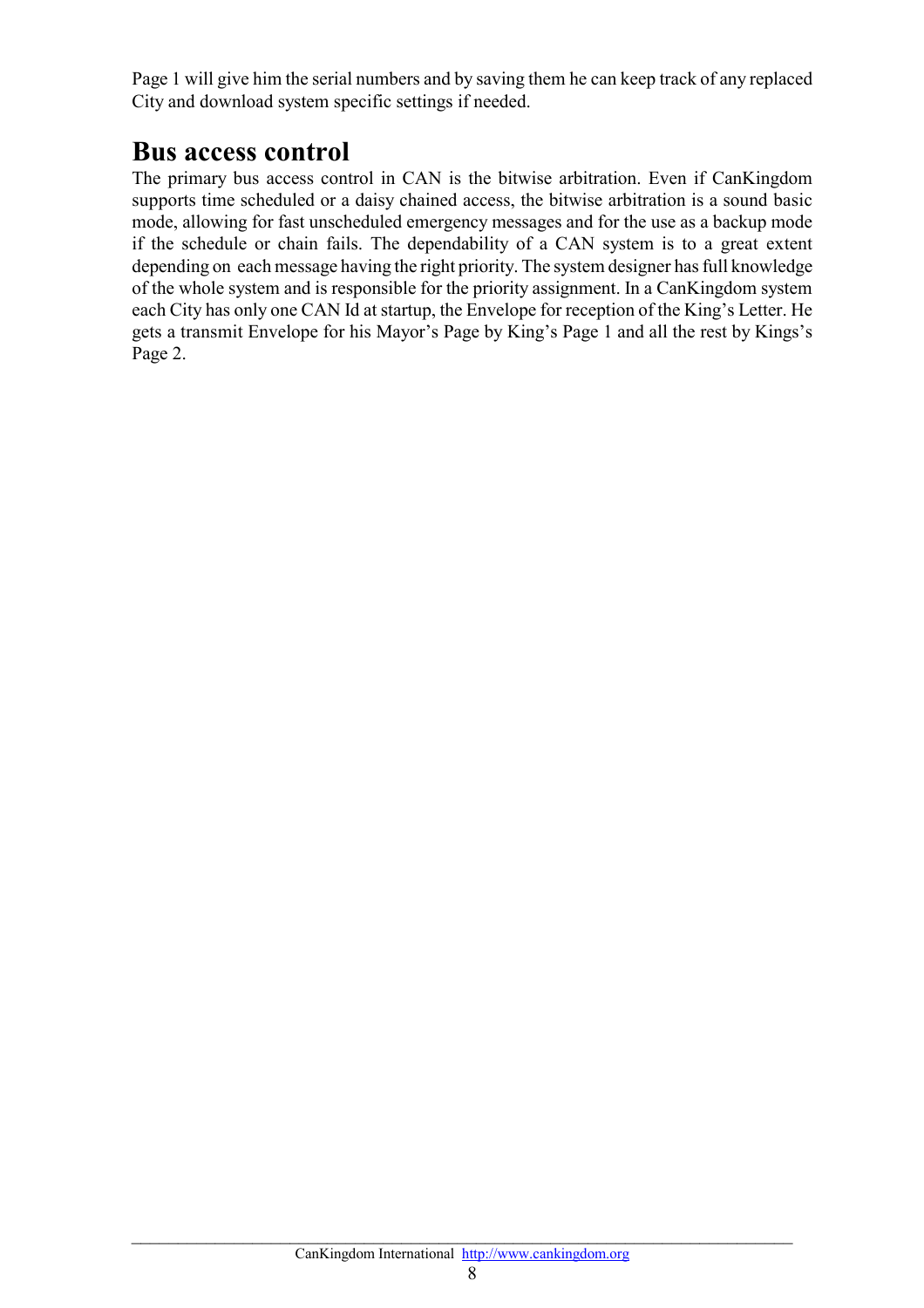Form for the King's Page 2:

| Document name:<br>Document List:<br>Document Number:<br>Document type:    | King's Document<br>0.1 Capital / 0.0 City<br>0.1 Capital / 0.0 City<br>Transmit (Capital)<br>Receive (City)                                                                                                                                               |                                                                                                                                                                                                        |  |
|---------------------------------------------------------------------------|-----------------------------------------------------------------------------------------------------------------------------------------------------------------------------------------------------------------------------------------------------------|--------------------------------------------------------------------------------------------------------------------------------------------------------------------------------------------------------|--|
| Page description.                                                         |                                                                                                                                                                                                                                                           |                                                                                                                                                                                                        |  |
| Page number:<br>Number of Lines:                                          | 2<br>8                                                                                                                                                                                                                                                    | Data description: The King's Page 2. Assigning an Envelope to or expelling an Envelope from a Folder<br>forming Letters and restraining the use of an Envelope.                                        |  |
| The data type of all lines is <b>Binary.</b>                              |                                                                                                                                                                                                                                                           |                                                                                                                                                                                                        |  |
| Line 0: City or Group address                                             |                                                                                                                                                                                                                                                           |                                                                                                                                                                                                        |  |
| Line 1: 00000010                                                          | (Page 2)                                                                                                                                                                                                                                                  |                                                                                                                                                                                                        |  |
| Line 2: XXXXXXX<br>Line 3: XXXXXXX<br>Line 4: XXXXXXX<br>Line 5: ECrxxxxx | Envelope Number, LSB<br><b>Envelope Number</b><br><b>Envelope Number</b><br>Envelope Number, MSB<br>$r = 0$<br>Reserved<br>$C = 1/0$<br>Compressed Envelope yes/no.<br>Extended / Std. format.<br>$E = 1/0$                                               |                                                                                                                                                                                                        |  |
| Line 6: XXXXXXX                                                           | Folder Number                                                                                                                                                                                                                                             |                                                                                                                                                                                                        |  |
| Line 7: rrrrrAAD                                                          | $D = 1/0$                                                                                                                                                                                                                                                 | Enable/Disable the use of this Envelope.                                                                                                                                                               |  |
|                                                                           | $AA = 00$                                                                                                                                                                                                                                                 | Keep current assignment. (Folder Number is ignored.)                                                                                                                                                   |  |
|                                                                           | $AA = 01$ Assign this Envelope to the Folder on Line 6. If another Envelope is<br>already assigned to this Folder, the previous assignment will be kept<br>in parallel. The use of this Envelope is enabled or disabled accord-<br>ing to the value of D. |                                                                                                                                                                                                        |  |
|                                                                           |                                                                                                                                                                                                                                                           | $AA = 11$ Transfer the current assignment of this Envelope to the Folder on<br>Line 6. The old assignment is canceled. The use of this Envelope is<br>enabled or disabled according to the value of D. |  |
|                                                                           | $AAD = 100$                                                                                                                                                                                                                                               | Expel this Envelope from any assignment. (Folder<br>Number is ignored.)                                                                                                                                |  |
|                                                                           | $rrrr = 00000$                                                                                                                                                                                                                                            | Reserved<br>All other combinations are reserved.                                                                                                                                                       |  |

To control the bus access in event triggered systems, it is not enough to have the right priority of each message. It is also necessary to assign a maximum repetition rate of each message as well. This is done by King's Page 10.

Form for the King's Page 10: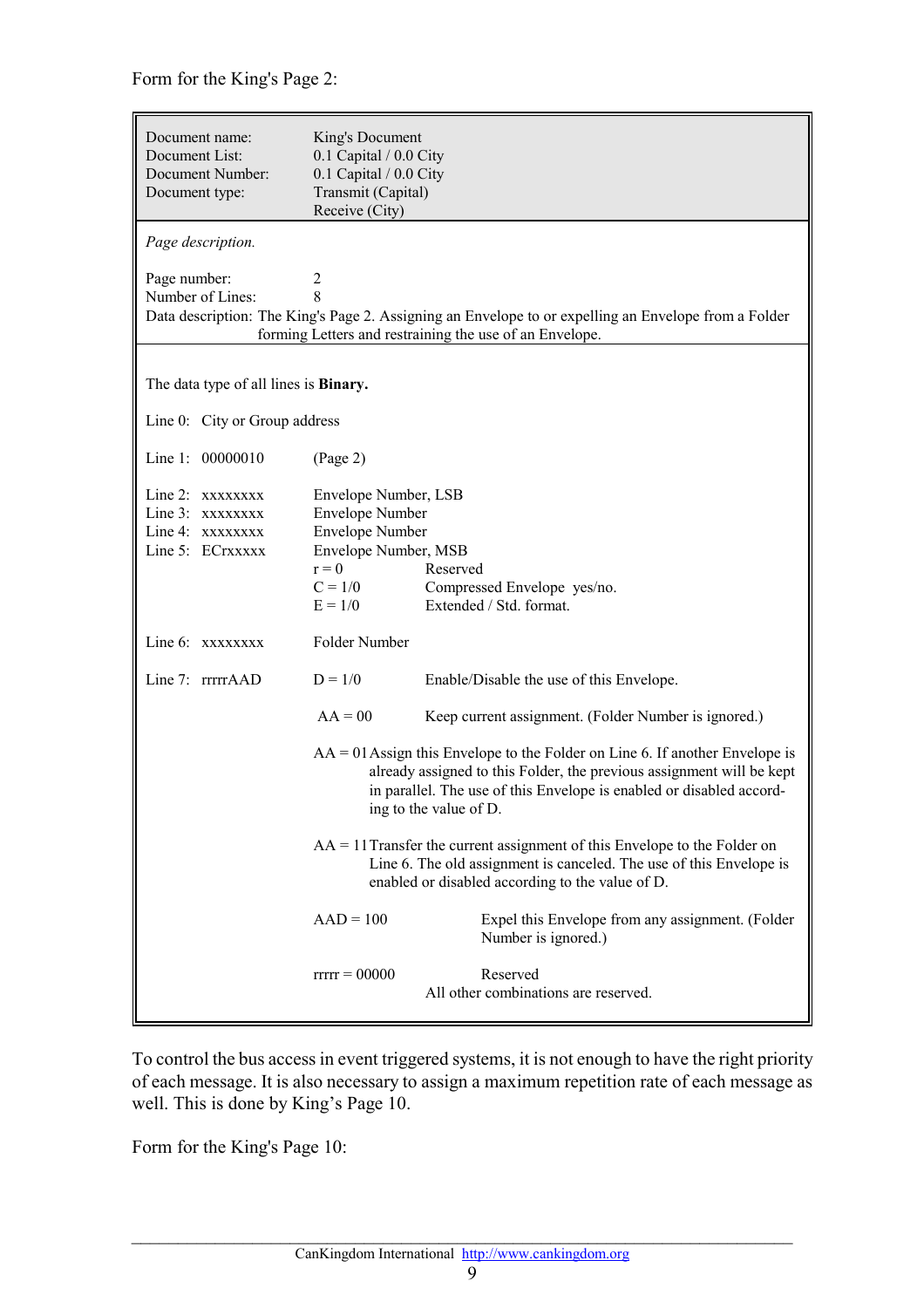| Document List:<br>Document Number:<br>Document type: | Document name: King's Document<br>0.1 Capital / 0.0 City<br>0.1 Capital / 0.0 City<br>Transmit (Capital)<br>Receive (City) |                                                                                                                                                                                            |
|------------------------------------------------------|----------------------------------------------------------------------------------------------------------------------------|--------------------------------------------------------------------------------------------------------------------------------------------------------------------------------------------|
| Page description.                                    |                                                                                                                            |                                                                                                                                                                                            |
| Page number:                                         | 10                                                                                                                         |                                                                                                                                                                                            |
| Number of Lines: 8                                   |                                                                                                                            |                                                                                                                                                                                            |
|                                                      | of the same Envelope.                                                                                                      | Data description: The King's Page 10. Minimum time elapsing between two consecutive transmissions                                                                                          |
| Line description.                                    |                                                                                                                            |                                                                                                                                                                                            |
| The data type of all lines is <b>Binary.</b>         |                                                                                                                            |                                                                                                                                                                                            |
| Line 0:                                              | City address                                                                                                               |                                                                                                                                                                                            |
| Line $1$ :                                           | 00001011                                                                                                                   | (Page 10)                                                                                                                                                                                  |
| Line $2$ :<br>Line $3$ :<br>Line $4$ :<br>Line 5:    | XXXXXXXX<br>XXXXXXXX<br>XXXXXXXX<br><b>ECTXXXXX</b><br>$r = 00$                                                            | Envelope Number, LSB<br><b>Envelope Number</b><br><b>Envelope Number</b><br>Envelope Number, MSB<br>Reserved<br>$C = 1/0$ Compressed Envelope yes/no.<br>$E = 1/0$ Extended / Std. format. |
| Line 6:                                              | SSSSSSSS                                                                                                                   | Number of segments.                                                                                                                                                                        |
| Line $7$ :                                           | <b>TITTITITI</b>                                                                                                           | Number of revolutions.                                                                                                                                                                     |
|                                                      |                                                                                                                            | Prohibited period between two consecutive transmissions is<br>given by Line 6 and 7 according to the King's Page 11,<br>Circular Time Base Setup Page.                                     |

CanKingdom supports a circular time and Line 5 and 6 above reflects its format. We will not go into the details about the CanKingdom time here but just ascertain that the King can set a maximum repetition rate of each Envelope. This does not only solve the "Babbling Idiot" problem but makes it possible to calculate a maximum latency time and a proper setting for any message<sup>1</sup>.

A purely event driven communication or a communication relying on unsynchronized local clocks has the disadvantage that there from time to time will be bursts of messages with 100% busload. One way to avoid that and also to check that all Cities are alive is to daisy chain the messages. One message will trigger the transmission of another message. Such behavior can be set up by King's Page 5. By this Page the King can instruct a Mayor to let a Page in one Document react on another Page in another Document. This feature can be used not only for message scheduling but also for application acknowledgment, triggering events in other nodes,

<sup>&</sup>lt;sup>1</sup> Ken Tindell, Alan Burns, "Guaranteed Message Latencies For Distributed Safety-Critical Hard Real-Time Control Networks." Technical Report YCS229, University of York, Dept. Computer Science, 1994.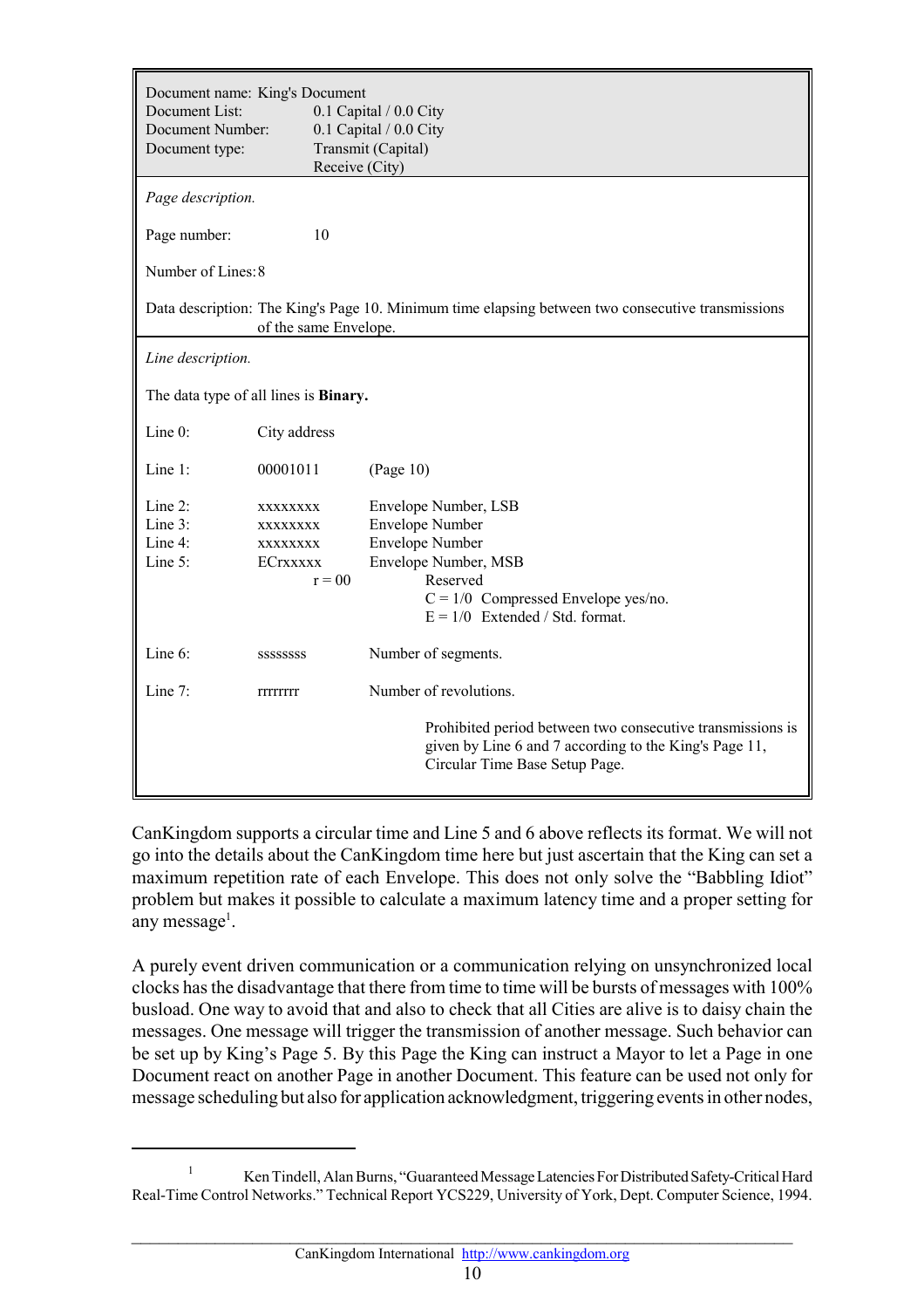etc. The function can be controlled by enabling/disabling the folders and the link can be deleted by removing a Document from the actual Folder.

Document name: King's Document Document List: 0.1 Capital / 0.0 City Document Number: 0.1 Capital / 0.0 City Document type: Transmit (Capital) Receive (City) *Page description.* Page number: 5 Number of Lines: 8 Data description: The King's Page 5. Action Page - Reaction Page The data type of all lines is **Binary.** Line 0: City or Group address Line 1: 00000101 (Page 5) Line 2: FFFFFFFF Folder Number Folder containing the Acting Document to which the Mayor must react. Line 3: PPPPPPPP Form Number The Form of the Acting Document to which the Mayor must react. Line 4:  $r = 0$  Reserved. Line 5: ffffffff Folder Number Folder containing the Reacting Document by which the Mayor must respond. Line 6: pppppppp Form Number The Form of the Reacting Document by which the Mayor must respond. Line 7:  $r = 0$  Reserved.

Form for the King's Page 5:

It is often said that CAN cannot be used in dependable systems as it is event driven. This is not true. The ISO 11898 standard does only specify the behavior of the CAN Controller. The bitwise arbitration resolves bus collisions in a time predictable way. CAN does not require collisions, just resolves them if they happen. Nothing prohibits anyone from using CAN in a time scheduled system. CanKingdom supports the creation of a globally synchronized clock within a Kingdom and time scheduling of messages. This topic will not be discussed here and interested parties are directed to the CanKingdom spec. that can be downloaded free of charge at http://www.cankingdom.org.

# **Runtime control**

By King's Page 0 the King tells the Mayors that the setup sequence is completed and that they should bring their respective City into work. It is also used during the run phase to freeze the activity of a City or a Group of Cities, stop transmitting any Letters, reset, etc. Thus, the King can control not only the activity of each City but also the communication. This is sometimes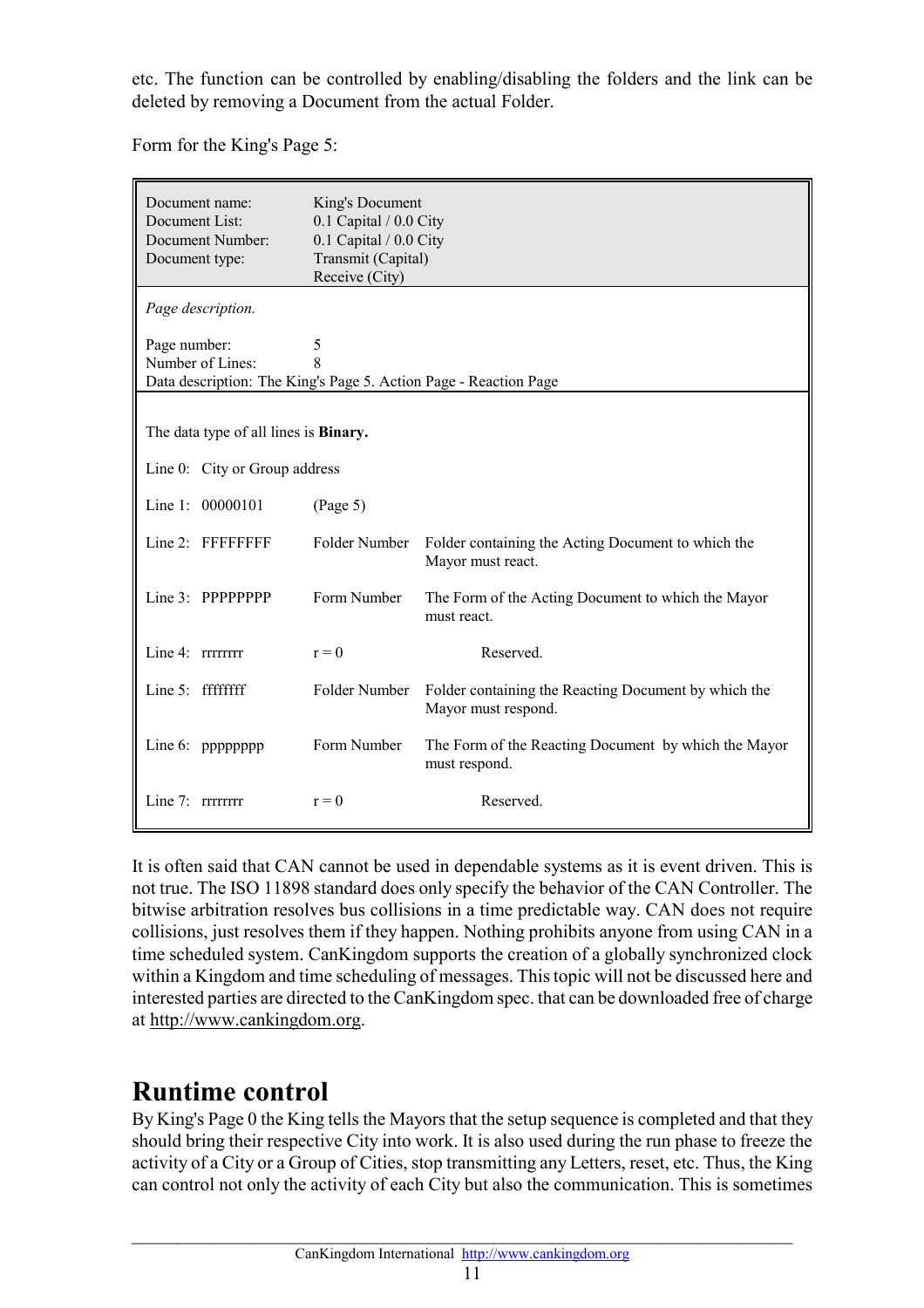important during emergency conditions. Parts of the Kingdom can be disconnected from the bus (but still active) offering more bandwidth for the remaining part. When a City is in **freeze** mode, its Mayor must be able to handle all implemented types of the King's Letter. A City can have more than one run, freeze and/or reset mode which can be selected with Page 0. The King can address this letter to a single City, a Group of Cities or all the Cities.

Form for the King's Page 0:

| Document name:<br>Document List:<br>Document Number:<br>Document type: | King's Document<br>0.1 Capital / 0.0 City<br>0.1 Capital / 0.0 City<br>Transmit (Capital)<br>Receive (City) |                                                                                                         |                                                                                                        |
|------------------------------------------------------------------------|-------------------------------------------------------------------------------------------------------------|---------------------------------------------------------------------------------------------------------|--------------------------------------------------------------------------------------------------------|
| Page description.                                                      |                                                                                                             |                                                                                                         |                                                                                                        |
| Page number:<br>$\overline{0}$                                         |                                                                                                             |                                                                                                         |                                                                                                        |
| Number of Lines: 8                                                     |                                                                                                             |                                                                                                         |                                                                                                        |
|                                                                        |                                                                                                             | specific working mode, e.g., in a Run or Freeze mode.                                                   | Data description: The King's Page 0. Terminates the setup phase. Orders a Mayor to set his City into a |
| Line description.                                                      |                                                                                                             |                                                                                                         |                                                                                                        |
| The data type of all lines is <b>Binary.</b>                           |                                                                                                             |                                                                                                         |                                                                                                        |
| Line 0: City or Group address                                          |                                                                                                             |                                                                                                         |                                                                                                        |
| Line 1: 00000000                                                       | (Page 0)                                                                                                    |                                                                                                         |                                                                                                        |
| Line 2: rrrrrrAA                                                       | <b>Action Mode</b>                                                                                          | $AA = 00$ Keep current mode<br>$AA = 01$ Run<br>$AA = 10$ Freeze<br>$AA = 11$ Reset<br>$r = 0$ Reserved |                                                                                                        |
| Line 3: rrrrrrCC                                                       |                                                                                                             | <b>Communication Mode</b><br>$CC = 00$<br>$CC = 01$<br>$CC = 10$<br>$CC = 11$<br>$r = 0$<br>Reserved    | Keep current mode<br>Silent<br>Listen Only<br>Communicate                                              |
| Line 4: MMMMMMMM                                                       |                                                                                                             | City Mode<br>$M = 0$<br>$M \neq 0$                                                                      | Keep current Mode.<br>Modes according to the City specifica-<br>tion.                                  |
| Line 5: rrrrrrrr<br>Line 6: rrrrrrrr<br>Line 7: rrrrrrrr               | $r = 0$<br>$r = 0$<br>$r = 0$                                                                               | Reserved<br>Reserved<br>Reserved                                                                        |                                                                                                        |

**Action Mode**: Relates to actual City Mode and Communication Mode. Action Modes have to be defined by the City Founder.